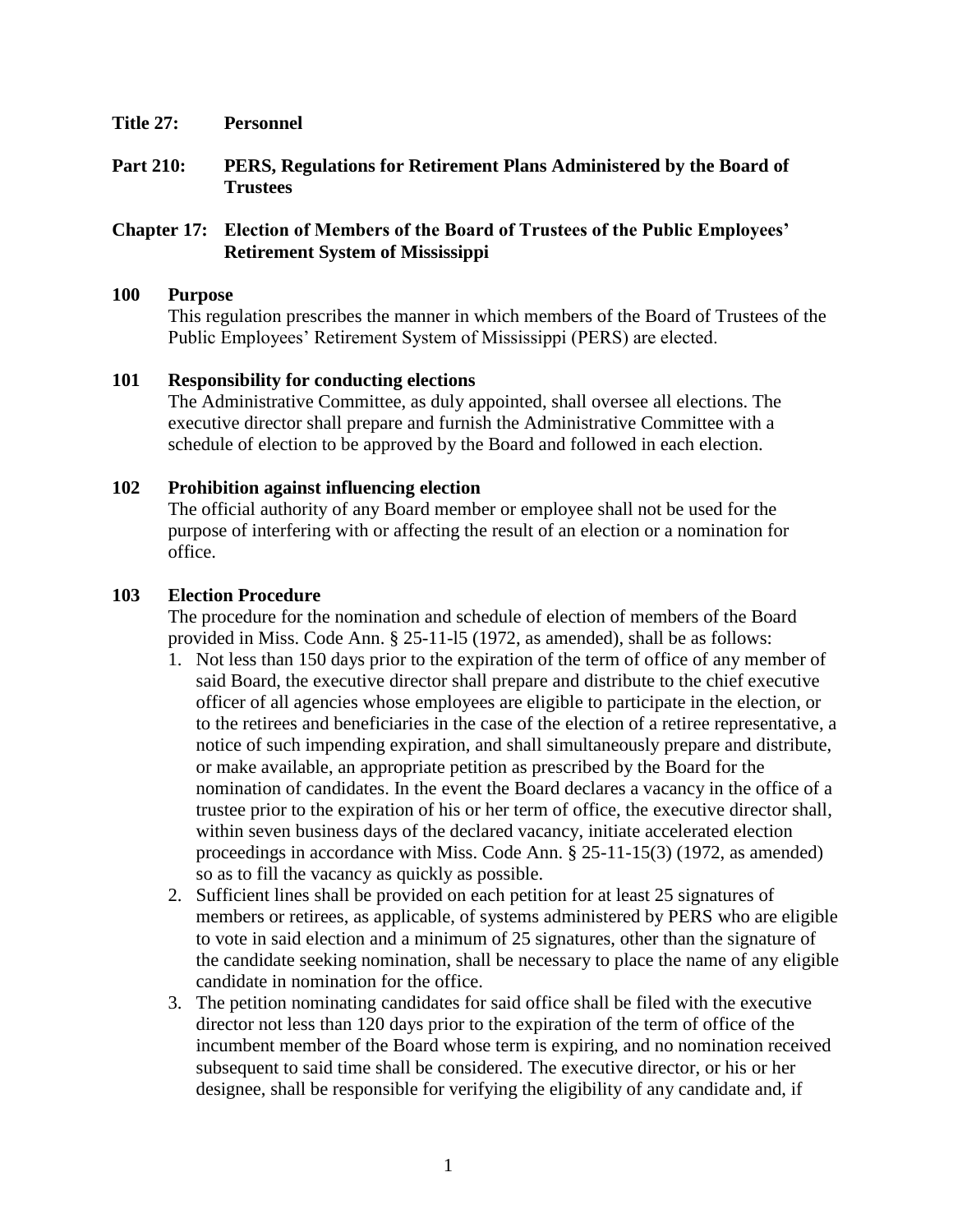necessary to perfect a petition, may allow a nominee to obtain additional required signatures after filing the petition if the additional signatures are received before the deadline for filing of petitions.

- 4. Approximately one week after the deadline for filing petitions as provided in Section 103.3 of this regulation, the executive director shall initiate the preparation of an official ballot for said election, listing thereon in alphabetical order the names of all eligible candidates placed in nomination pursuant to these regulations. Ballots and candidate information shall be provided or made available to the members, retirees, and beneficiaries entitled to vote in said election. If only one nomination is approved, such candidate shall be declared by the Board of Trustees to have been duly elected.
- 5. Employees who are active members of a public retirement system administered by PERS and retirees and beneficiaries, regardless of age, who are receiving a monthly retirement allowance from a public retirement system administered by PERS shall be entitled to vote in the appropriate election of the member of the Board of Trustees, as provided in Miss. Code Ann. § 25-11-15 (1972, as amended); however, only an eligible active member of PERS who has at least 10 years of creditable service or a retired member receiving a monthly retirement allowance from PERS may seek election to and, if elected, serve on the Board of Trustees.
- 6. Any employee of PERS may vote in any state employee representative election but may not seek election to serve on the Board of Trustees while so employed.
- 7. Any active member or retiree who holds office in the legislative or judicial branches of state or local government may vote in the applicable member or retiree representative election but may not seek election to serve on the Board of Trustees.
- 8. The executive director is authorized to conduct elections of an active employee member or retired member to the Board of Trustees in the manner deemed most efficient and effective. The manner used in the casting of ballots in the election, whether by paper ballot, telephone, or electronic means, shall reasonably provide each member with the opportunity to cast a single vote for the candidate of his or her choice. The executive director shall take the necessary measures to ensure that the election is conducted with a high degree of confidentiality and that the voting process provides secure, verifiable, and unbiased results.
- 9. Within 30 days after such ballots have been provided or made available to members, retirees, and beneficiaries who are entitled to vote in said election, the voting period will close and the results tabulated. The results of the election will be certified at the next Board meeting. Any candidate in said election, or his or her representative or attorney, shall, upon request within 90 days, have the right to review the official certified results.
- 10. If any candidate for said office shall receive a majority of all votes cast in said election, such candidate shall be declared to have been duly elected. If no candidate receives a majority of the total votes cast in said election, the Administrative Committee shall certify the name of the candidate receiving the highest number of votes and the name(s) of the candidate(s) receiving the second highest number of votes, and the executive director shall, thereupon, within a period of approximately one week after such certification, initiate an official runoff election. In the event two or more candidates tie for the highest number of votes cast in said election, the Administrative Committee shall certify the names of those candidates for purposes of